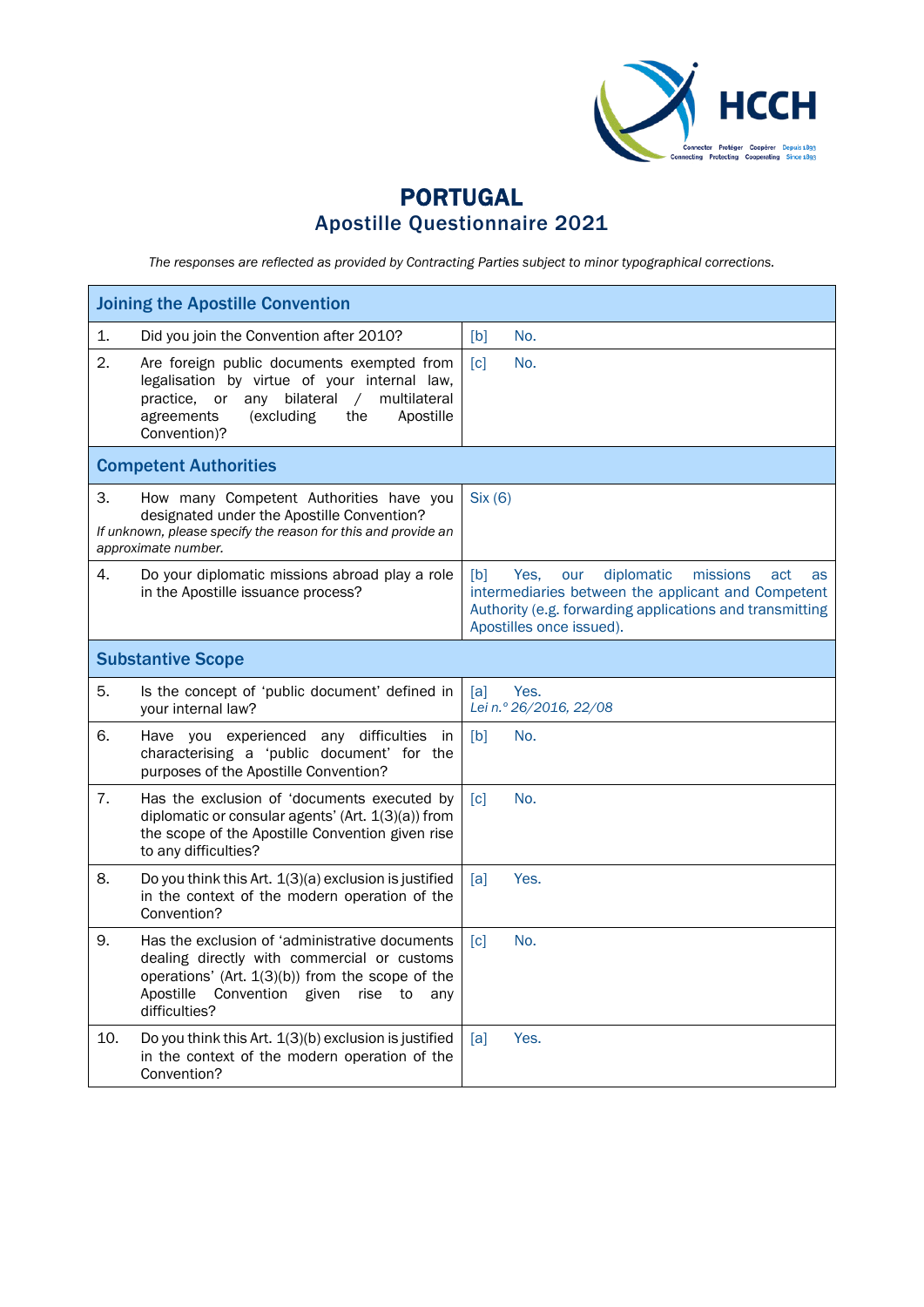| 11.                                                            | Do you issue (outgoing) or accept (incoming)                                                                                                                                                                                                  | <b>Issue</b><br>Accept                                                                                                                                                                  |                                                                                                             |                      |   |  |
|----------------------------------------------------------------|-----------------------------------------------------------------------------------------------------------------------------------------------------------------------------------------------------------------------------------------------|-----------------------------------------------------------------------------------------------------------------------------------------------------------------------------------------|-------------------------------------------------------------------------------------------------------------|----------------------|---|--|
| Apostilles for any of the following categories of<br>document? |                                                                                                                                                                                                                                               | Certificates of origin                                                                                                                                                                  |                                                                                                             |                      |   |  |
|                                                                |                                                                                                                                                                                                                                               | <b>Export licences</b>                                                                                                                                                                  |                                                                                                             |                      |   |  |
|                                                                |                                                                                                                                                                                                                                               | Import licences                                                                                                                                                                         |                                                                                                             |                      |   |  |
|                                                                |                                                                                                                                                                                                                                               |                                                                                                                                                                                         | Health and safety certificates<br>issued by the relevant<br>government authorities or<br>agencies           | X                    | X |  |
|                                                                |                                                                                                                                                                                                                                               |                                                                                                                                                                                         | Certificates of products<br>registration                                                                    |                      |   |  |
|                                                                |                                                                                                                                                                                                                                               |                                                                                                                                                                                         | Certificates of conformity                                                                                  |                      |   |  |
|                                                                |                                                                                                                                                                                                                                               |                                                                                                                                                                                         | End user certificates<br>(i.e. documents certifying that the<br>buyer is the end user of acquired<br>goods) |                      |   |  |
|                                                                |                                                                                                                                                                                                                                               |                                                                                                                                                                                         | Commercial invoices                                                                                         |                      |   |  |
|                                                                | <b>Apostille Process</b>                                                                                                                                                                                                                      |                                                                                                                                                                                         |                                                                                                             |                      |   |  |
|                                                                | <b>Certification of Public Documents</b>                                                                                                                                                                                                      |                                                                                                                                                                                         |                                                                                                             |                      |   |  |
| 12.                                                            | Do any of your public documents require some<br>other intermediate certification before the<br>issuance of an Apostille?                                                                                                                      | [b]<br>No, an intermediate certification is not required<br>for any public document; Apostilles are issued directly<br>upon the public document.                                        |                                                                                                             |                      |   |  |
|                                                                | <b>Requesting an Apostille (Outgoing)</b>                                                                                                                                                                                                     |                                                                                                                                                                                         |                                                                                                             |                      |   |  |
| 13.                                                            | How can an Apostille be requested?                                                                                                                                                                                                            | [a]<br>In person.                                                                                                                                                                       |                                                                                                             |                      | X |  |
|                                                                |                                                                                                                                                                                                                                               | [b]<br>By post.                                                                                                                                                                         |                                                                                                             |                      | X |  |
|                                                                |                                                                                                                                                                                                                                               | [c]<br>By email.                                                                                                                                                                        |                                                                                                             |                      |   |  |
|                                                                |                                                                                                                                                                                                                                               | Through a website.<br>[d]                                                                                                                                                               |                                                                                                             |                      |   |  |
|                                                                |                                                                                                                                                                                                                                               | Other.<br>[e]                                                                                                                                                                           |                                                                                                             |                      |   |  |
| 14.                                                            | When issuing an Apostille, do you enquire about<br>the State of destination?                                                                                                                                                                  | Yes, in the application form.<br>[a]                                                                                                                                                    |                                                                                                             |                      |   |  |
| 15.                                                            | How long does it take for an Apostille to be<br>issued?                                                                                                                                                                                       | In-person request<br>(paper Apostille)                                                                                                                                                  | Other requests<br>(from the time of<br>receipt) (paper<br>Apostille)                                        | e-Apostille requests |   |  |
|                                                                |                                                                                                                                                                                                                                               | On the spot                                                                                                                                                                             | Within five<br>working days                                                                                 |                      |   |  |
| 16.                                                            | Does your Competent Authority impose a fee for<br>issuing an Apostille?                                                                                                                                                                       | Yes, a single price for all Apostilles.<br>[a]<br>10,20€                                                                                                                                |                                                                                                             |                      |   |  |
|                                                                | <b>Issuing an Apostille (Outgoing)</b>                                                                                                                                                                                                        |                                                                                                                                                                                         |                                                                                                             |                      |   |  |
| 17.                                                            | How is the origin of a public document verified<br>for the purpose of issuing an Apostille (i.e.<br>verification of the authenticity of the signature,<br>the capacity of the signer, and the identity of the<br>seal / stamp (Art. $5(2)$ )? | Single Competent Authority.<br>[a]<br>An electronic database of sample signatures /<br>$\left[\text{iii}\right]$<br>seals / stamps.                                                     |                                                                                                             |                      |   |  |
| 18.                                                            | How does a Competent Authority address<br>situations where it is unable to verify the origin<br>of the public document?                                                                                                                       | [a]<br>The Competent Authority will contact the issuing<br>authority to confirm authenticity, issue the Apostille,<br>and then add the new signature, stamp or seal to the<br>database. |                                                                                                             |                      |   |  |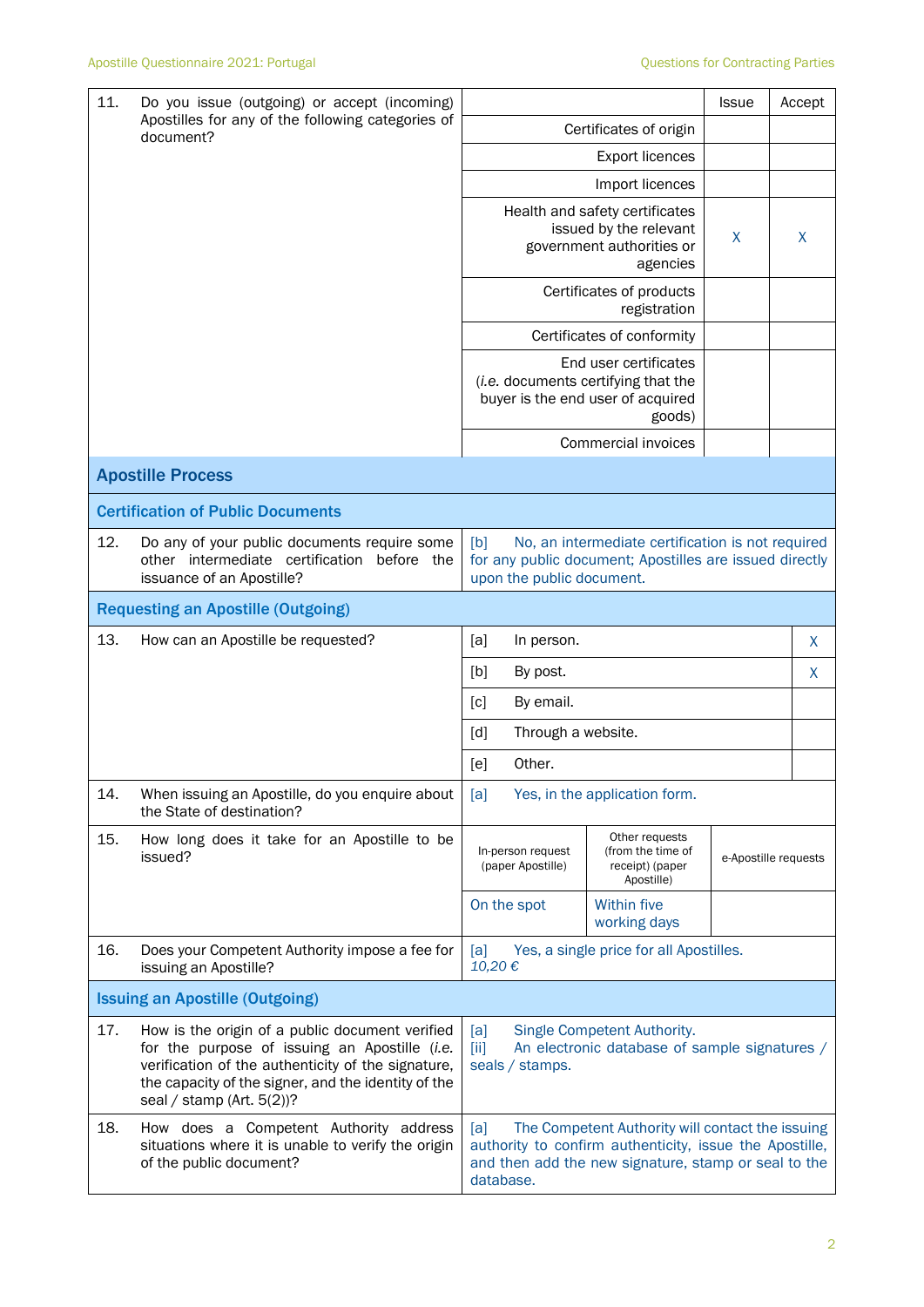| 19.                               | In what language(s) are the 10 standard items<br>of your Apostilles available?                                                                                                                 | [c]<br>In three languages.<br>Portuguese, English and French.                                                                                                             |    |  |  |
|-----------------------------------|------------------------------------------------------------------------------------------------------------------------------------------------------------------------------------------------|---------------------------------------------------------------------------------------------------------------------------------------------------------------------------|----|--|--|
| 20.                               | In what language(s) are the blank fields of your<br>Apostilles filled in?                                                                                                                      | [a]<br>In one language.<br>Portuguese.                                                                                                                                    |    |  |  |
| 21.                               | How are the blank fields of your Apostilles filled<br>in?                                                                                                                                      | [b]<br>Using computer software.<br><b>Microsoft Access.</b>                                                                                                               |    |  |  |
|                                   | <b>Apostille Registers</b>                                                                                                                                                                     |                                                                                                                                                                           |    |  |  |
| 22.                               | How is your Apostille register, required by<br>Article 7, maintained?                                                                                                                          | [b]<br>Multiple Competent Authorities.<br>A separate register for each Competent<br>[iv]<br>Authority, all in electronic form, but not all publicly<br>accessible online. |    |  |  |
| 23.                               | What particulars are contained in your Apostille<br>register?                                                                                                                                  | Number and date of the Apostille<br>[a]<br>(required).                                                                                                                    | X. |  |  |
|                                   |                                                                                                                                                                                                | [b]<br>Name and capacity of the person signing<br>the document and $/$ or the name of<br>authority whose seal or stamp is affixed<br>(required).                          | X. |  |  |
|                                   |                                                                                                                                                                                                | Name and / or type of underlying<br>[c]<br>document.                                                                                                                      | X  |  |  |
|                                   |                                                                                                                                                                                                | Description of the contents of underlying<br>$\lceil d \rceil$<br>document.                                                                                               |    |  |  |
|                                   |                                                                                                                                                                                                | Name of the applicant.<br>[e]                                                                                                                                             | X  |  |  |
|                                   |                                                                                                                                                                                                | State of destination.<br>$[f]$                                                                                                                                            | X  |  |  |
|                                   |                                                                                                                                                                                                | Copy of the Apostille.<br>[g]                                                                                                                                             |    |  |  |
|                                   |                                                                                                                                                                                                | Copy of the underlying document.<br>[h]                                                                                                                                   |    |  |  |
|                                   |                                                                                                                                                                                                | Other.<br>$[1]$                                                                                                                                                           |    |  |  |
| 24.                               | Is there a limit to how long records can be<br>retained on the Apostille register?                                                                                                             | [d]<br>No.                                                                                                                                                                |    |  |  |
| 25                                | If your register is not publicly accessible, how<br>frequently do your Competent Authorities<br>receive requests to verify an Apostille they have<br>issued in the register?                   | [b]<br>Once per year.                                                                                                                                                     |    |  |  |
| <b>Technology &amp; the e-APP</b> |                                                                                                                                                                                                |                                                                                                                                                                           |    |  |  |
| 26.                               | Under your internal law, do you recognise<br>electronic / digital signatures as functionally<br>equivalent to handwritten signatures (i.e. can a<br>public document be signed electronically)? | Yes.<br>[a]<br>DL 290-D/99, 02/08<br>https://dre.pt/web/guest/legislacao-consolidada/-<br>/lc/156957975/202103101200/exportPdf/maximized/1/<br>cacheLevelPage?rp=indice   |    |  |  |
| 27.                               | Under your internal law, are public documents<br>executed, or able to be executed, in electronic<br>form (whether or not they are to be used abroad<br>under the Convention)?                  | [a]<br>Yes.                                                                                                                                                               |    |  |  |
|                                   | For Parties that answered yes to Q27.<br>27.1. What categories of public documents are                                                                                                         | [a]<br>All public documents.                                                                                                                                              |    |  |  |
|                                   | executed, or able to be executed, in electronic                                                                                                                                                | [b]<br>Civil status documents (e.g. birth, death<br>marriage<br>certificates)<br>and<br>and<br>certificates of non-impediment.                                            | X  |  |  |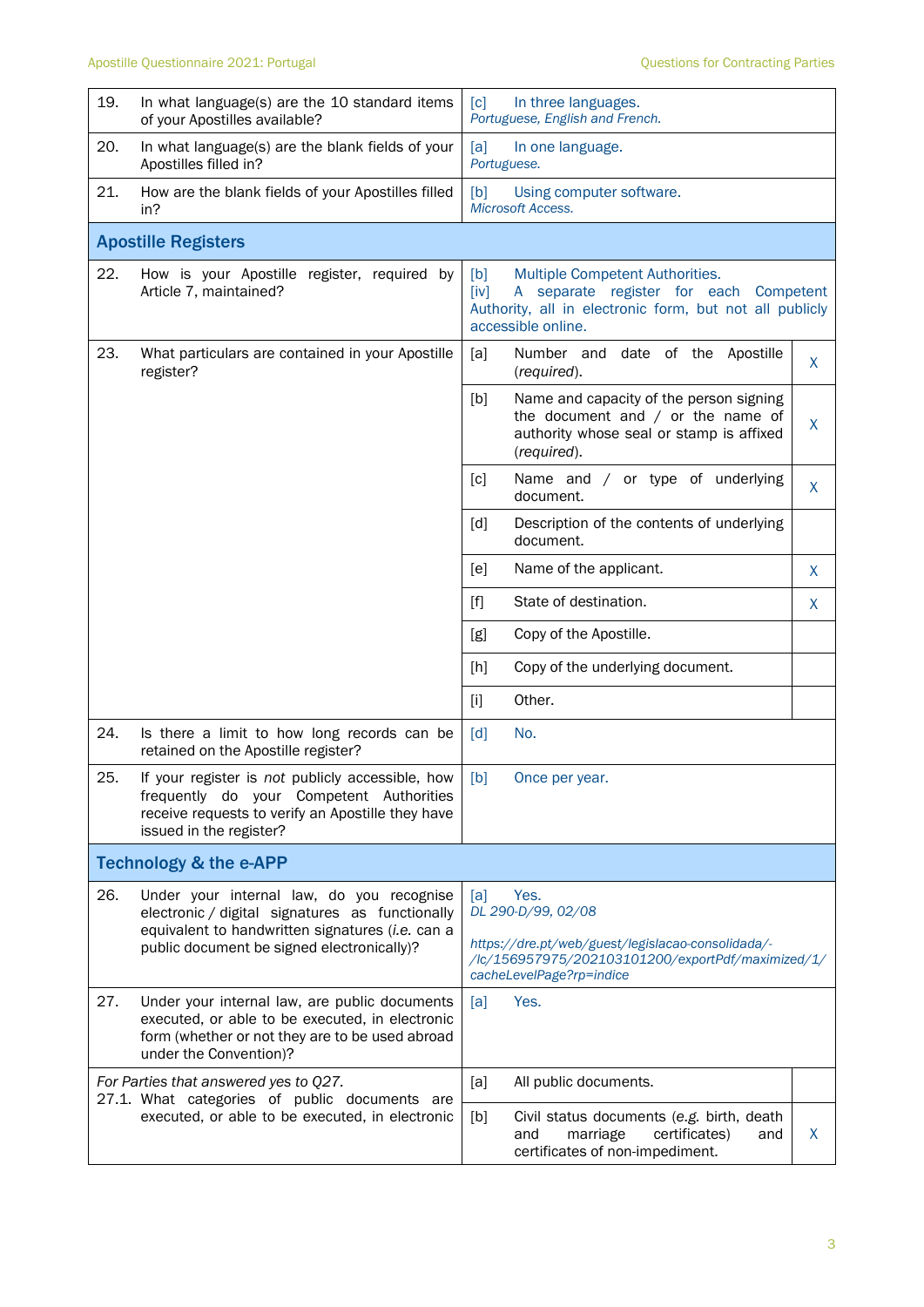|     | form (whether or not they are to be used abroad<br>under the Convention)?                                                                                                                                                   | [c]                                                                                                                                                                                                                                                   | administrative<br>Other<br>documents<br>(including decisions from administrative<br>tribunals or decision-making bodies). | X            |
|-----|-----------------------------------------------------------------------------------------------------------------------------------------------------------------------------------------------------------------------------|-------------------------------------------------------------------------------------------------------------------------------------------------------------------------------------------------------------------------------------------------------|---------------------------------------------------------------------------------------------------------------------------|--------------|
|     |                                                                                                                                                                                                                             | [d]                                                                                                                                                                                                                                                   | Extracts from commercial registers and<br>other registers.                                                                | $\mathsf{X}$ |
|     |                                                                                                                                                                                                                             | [e]                                                                                                                                                                                                                                                   | Notarial authentications of signatures.                                                                                   |              |
|     |                                                                                                                                                                                                                             | $[f] % \begin{center} % \includegraphics[width=\linewidth]{imagesSupplemental_3.png} % \end{center} % \caption { % Our method can be used for the use of the image. % Note that the \emph{Left:} \label{fig:case} \vspace{-1em} % \label{fig:case} %$ | Other notarial acts.                                                                                                      |              |
|     |                                                                                                                                                                                                                             | [g]                                                                                                                                                                                                                                                   | education<br>Diplomas<br>and<br>other<br>documents.                                                                       | X.           |
|     |                                                                                                                                                                                                                             | $[h]$                                                                                                                                                                                                                                                 | Court documents, including judgments.                                                                                     | X            |
|     |                                                                                                                                                                                                                             | $[1]$                                                                                                                                                                                                                                                 | Patents or other documents pertaining to<br>intellectual property rights.                                                 |              |
|     |                                                                                                                                                                                                                             | [j]                                                                                                                                                                                                                                                   | Documents relating to adoptions.                                                                                          | X            |
|     |                                                                                                                                                                                                                             | [k]                                                                                                                                                                                                                                                   | Translations.                                                                                                             |              |
|     |                                                                                                                                                                                                                             | $[1]$                                                                                                                                                                                                                                                 | Medical or health certificates.                                                                                           |              |
|     |                                                                                                                                                                                                                             | [m]                                                                                                                                                                                                                                                   | Criminal records.                                                                                                         | X            |
|     |                                                                                                                                                                                                                             | [n]                                                                                                                                                                                                                                                   | Import or export licences.                                                                                                | X            |
|     |                                                                                                                                                                                                                             | [0]                                                                                                                                                                                                                                                   | Certificates of origin.                                                                                                   | X            |
|     |                                                                                                                                                                                                                             | [p]                                                                                                                                                                                                                                                   | Certificates of conformity.                                                                                               | X            |
|     |                                                                                                                                                                                                                             | [q]                                                                                                                                                                                                                                                   | Other.                                                                                                                    |              |
|     | For Parties that answered yes to Q27.<br>27.2. Approximately what percentage of your public<br>documents are originally executed in electronic<br>form (whether or not they are to be used abroad<br>under the Convention)? |                                                                                                                                                                                                                                                       | Less than 10%.                                                                                                            |              |
| 28. | Do you issue e-Apostilles?                                                                                                                                                                                                  | [b]<br>$[1]$                                                                                                                                                                                                                                          | No.<br>We are studying the use of e-Apostilles and plan<br>to implement the e-Apostille component.                        |              |
|     | For Parties that answered no to Q28.                                                                                                                                                                                        | [a]                                                                                                                                                                                                                                                   | Internal law limitations.                                                                                                 |              |
|     | 28.1. What challenges are you facing that may prevent<br>you from implementing the e-Apostille?                                                                                                                             | [b]                                                                                                                                                                                                                                                   | Judicial or administrative structure.                                                                                     |              |
|     |                                                                                                                                                                                                                             | [c]                                                                                                                                                                                                                                                   | Implementation challenges (e.g. lack of<br>resources, lack of infrastructure).                                            |              |
|     |                                                                                                                                                                                                                             | [d]                                                                                                                                                                                                                                                   | Cost.                                                                                                                     |              |
|     |                                                                                                                                                                                                                             | [e]                                                                                                                                                                                                                                                   | System interoperability / compatibility.                                                                                  | X            |
|     |                                                                                                                                                                                                                             | $[f] % \begin{center} % \includegraphics[width=\linewidth]{imagesSupplemental_3.png} % \end{center} % \caption { % Our method can be used for the use of the image. % } % \label{fig:example} %$                                                      | Security concerns.                                                                                                        | X            |
|     |                                                                                                                                                                                                                             | [g]                                                                                                                                                                                                                                                   | Other.                                                                                                                    |              |
|     | For Parties that answered no to Q28.<br>28.2. How do you issue an Apostille for a public<br>document executed in electronic form?                                                                                           | [b]                                                                                                                                                                                                                                                   | By paper Apostille, attached to a hard copy of the<br>electronic public document.                                         |              |
| 29. | Are your authorities<br>equipped<br>accept<br>to<br>incoming e-Apostilles?                                                                                                                                                  | [a]                                                                                                                                                                                                                                                   | Yes, all e-Apostilles can be processed.                                                                                   |              |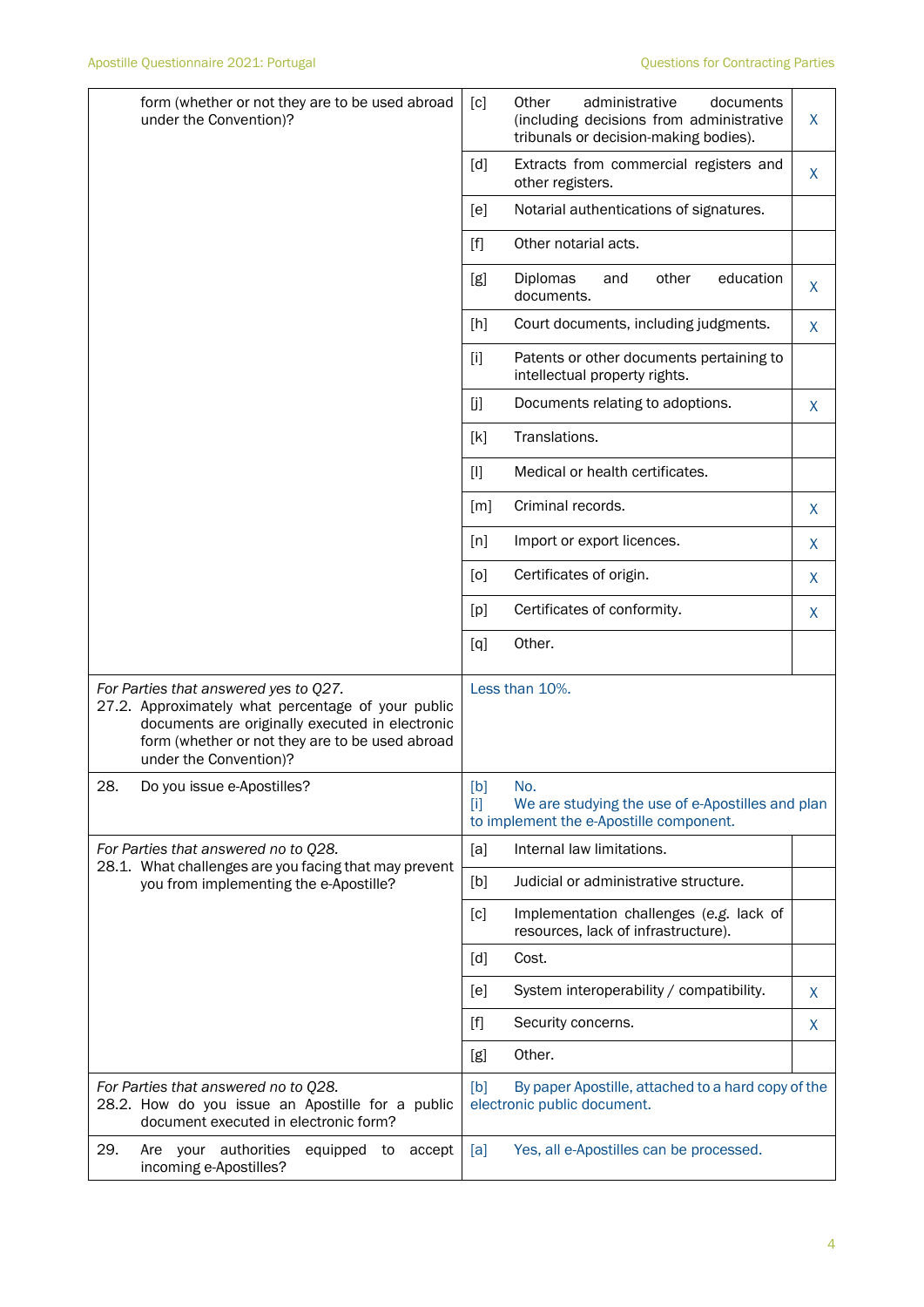| 30.                                  | Do you maintain an e-Register?                                                                                                                                  | [b]<br>m          | No.<br>We are studying the use of an e-Register and<br>plan to implement the e-Register component.  |    |
|--------------------------------------|-----------------------------------------------------------------------------------------------------------------------------------------------------------------|-------------------|-----------------------------------------------------------------------------------------------------|----|
| For Parties that answered no to Q30. |                                                                                                                                                                 | [a]               | Internal law limitations.                                                                           |    |
|                                      | 30.1. What challenges are you facing that may prevent<br>you from implementing the e-Register?                                                                  | [b]               | Judicial or administrative structure.                                                               |    |
|                                      |                                                                                                                                                                 | [c]               | Implementation challenges (e.g. lack of<br>resources, lack of infrastructure).                      |    |
|                                      |                                                                                                                                                                 | [d]               | Cost.                                                                                               |    |
|                                      |                                                                                                                                                                 | [e]               | System interoperability / compatibility.                                                            | X. |
|                                      |                                                                                                                                                                 | $[f]$             | Security concerns.                                                                                  | X  |
|                                      |                                                                                                                                                                 | [g]               | Other.                                                                                              |    |
| 31.                                  | Have you been in contact with other Competent<br>Authorities that operate an e-APP component<br>and exchanged information and / or relevant<br>experience?      | [a]               | Yes.<br>2016 Special Commission.                                                                    |    |
|                                      | <b>Issues with Apostilles</b>                                                                                                                                   |                   |                                                                                                     |    |
| 32.                                  | Has an Apostille <i>issued</i> by your Competent<br>Authority ever been refused by the authorities of<br>another Contracting Party on the following<br>grounds: | [a]               | Form requirements (e.g. square-shaped,<br>sides of at least nine centimetres, border,<br>ink, etc). |    |
|                                      |                                                                                                                                                                 | [b]               | The manner in which the Apostille was<br>affixed / attached to the underlying<br>document.          |    |
|                                      |                                                                                                                                                                 | [c]               | The Apostille was not signed.                                                                       |    |
|                                      |                                                                                                                                                                 | $\lceil d \rceil$ | One<br>0f<br>the<br>standard<br>more<br>or<br>informational items were not filled in.               |    |
|                                      |                                                                                                                                                                 | [e]               | The Apostille was in electronic form (an<br>e-Apostille).                                           |    |
|                                      |                                                                                                                                                                 | [f]               | The underlying public document was in<br>electronic form.                                           |    |
|                                      |                                                                                                                                                                 | [g]               | The underlying public document had<br>expired / was not issued within a certain<br>timeframe.       |    |
|                                      |                                                                                                                                                                 | [h]               | The underlying document was not a<br>public document under the law of the<br>destination.           |    |
|                                      |                                                                                                                                                                 | [i]               | Other.<br>Questions about the underlying public document.                                           | X  |
|                                      |                                                                                                                                                                 | [j]               | Unknown.                                                                                            |    |
|                                      |                                                                                                                                                                 | [k]               | No / Not applicable.                                                                                |    |
|                                      | For Parties that answered other than "No" to Q32.<br>32.1. If an Apostille was rejected, what action did you<br>take?                                           | [a]               | The Apostille was reissued.                                                                         |    |
|                                      |                                                                                                                                                                 | [b]               | Contacted the receiving authority.                                                                  |    |
|                                      |                                                                                                                                                                 | [c]               | Contacted the Competent Authority of the<br>place of destination.                                   |    |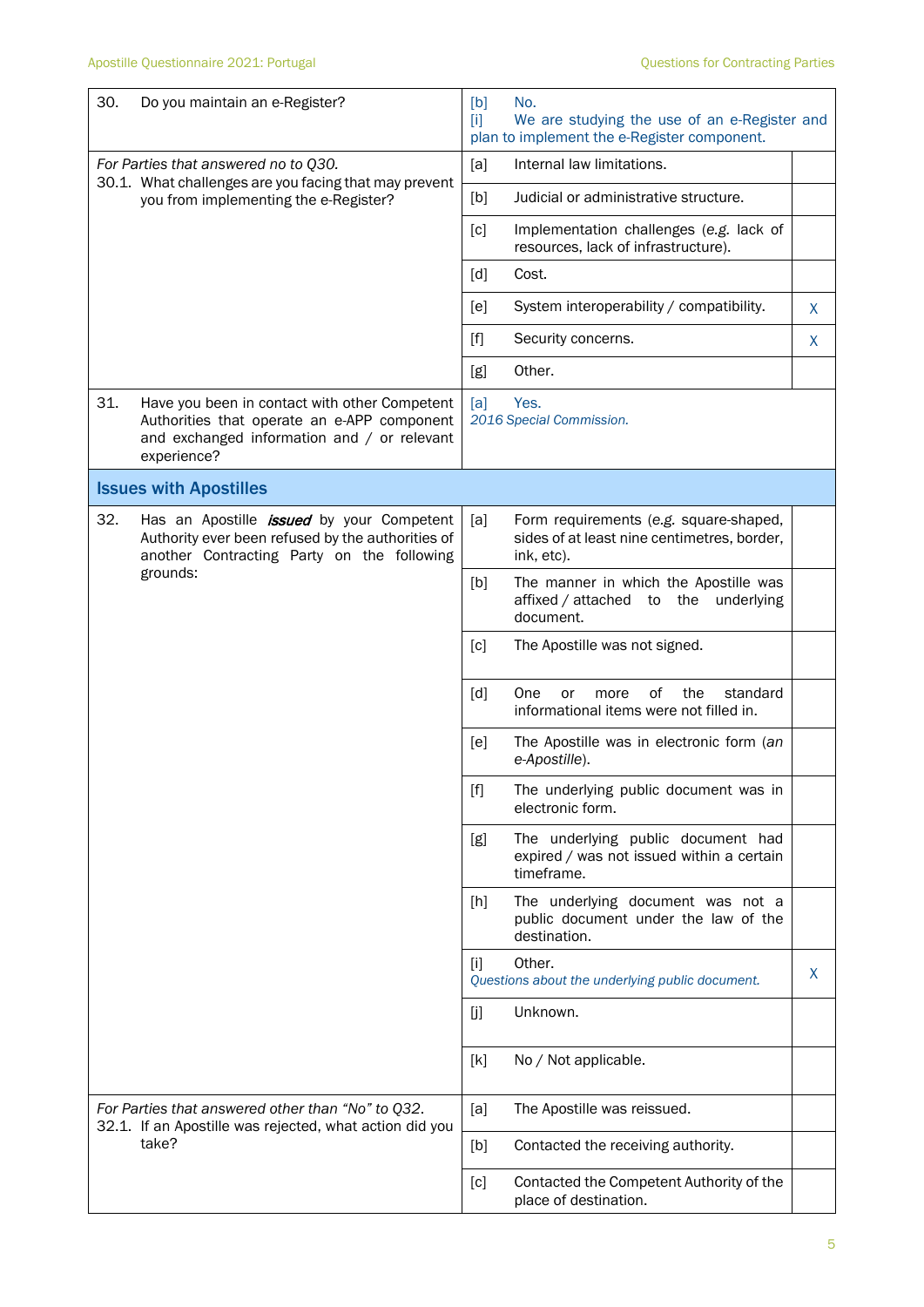|     |                                                                                                                                                          | [d]              | Contacted nearest diplomatic mission of<br>the place of destination.                                |   |
|-----|----------------------------------------------------------------------------------------------------------------------------------------------------------|------------------|-----------------------------------------------------------------------------------------------------|---|
|     |                                                                                                                                                          | [e]              | Contacted<br>diplomatic<br>own<br>mission<br>accredited to the place of destination.                |   |
|     |                                                                                                                                                          | [f]              | Contacted the Permanent Bureau.                                                                     |   |
|     |                                                                                                                                                          | [g]              | No action taken.                                                                                    |   |
|     |                                                                                                                                                          | [h]              | Other.<br>Unknown about rejected Apostilles.                                                        | X |
|     |                                                                                                                                                          | $[1]$            | Unknown.                                                                                            |   |
| 33. | Has your Competent Authority ever been<br>requested by external Competent Authorities to<br>certify or confirm your procedure for issuing<br>Apostilles? | [a]              | Yes.<br>Sometimes, questions about the underlying public document.                                  |   |
| 34. | Has an Apostille <i>received</i> by your authorities<br>ever been refused on the following grounds:                                                      | [a]              | The issuing State was not a Contracting<br>Party to the Apostille Convention.                       |   |
|     |                                                                                                                                                          | [b]              | Form requirements (e.g. square-shaped,<br>sides of at least nine centimetres, border,<br>ink, etc). |   |
|     |                                                                                                                                                          | [c]              | The manner in which the Apostille was<br>affixed / attached to the underlying<br>document.          |   |
|     |                                                                                                                                                          | [d]              | The Apostille was not signed.                                                                       |   |
|     |                                                                                                                                                          | [ <sub>e</sub> ] | One<br>of<br>the<br>standard<br>more<br>or<br>informational items were not filled in.               |   |
|     |                                                                                                                                                          | $[f]$            | The Apostille was in electronic form (an<br>e-Apostille).                                           |   |
|     |                                                                                                                                                          | [g]              | The underlying public document was in<br>electronic form.                                           |   |
|     |                                                                                                                                                          | [h]              | The underlying public document had<br>expired / was not issued within a certain<br>timeframe.       |   |
|     |                                                                                                                                                          | $[1]$            | The underlying document was not a<br>public document under the law of the<br>destination.           |   |
|     |                                                                                                                                                          | [j]              | Other.                                                                                              |   |
|     |                                                                                                                                                          | [k]              | Unknown.                                                                                            | X |
|     |                                                                                                                                                          | $[]$             | No / Not applicable.                                                                                |   |
|     | <b>Miscellaneous</b>                                                                                                                                     |                  |                                                                                                     |   |
| 35. | Would you be interested in attending the 2021<br>meeting of the Special Commission on the<br>practical operation of the Apostille Convention?            | [b]              | Yes, via videoconference.                                                                           |   |